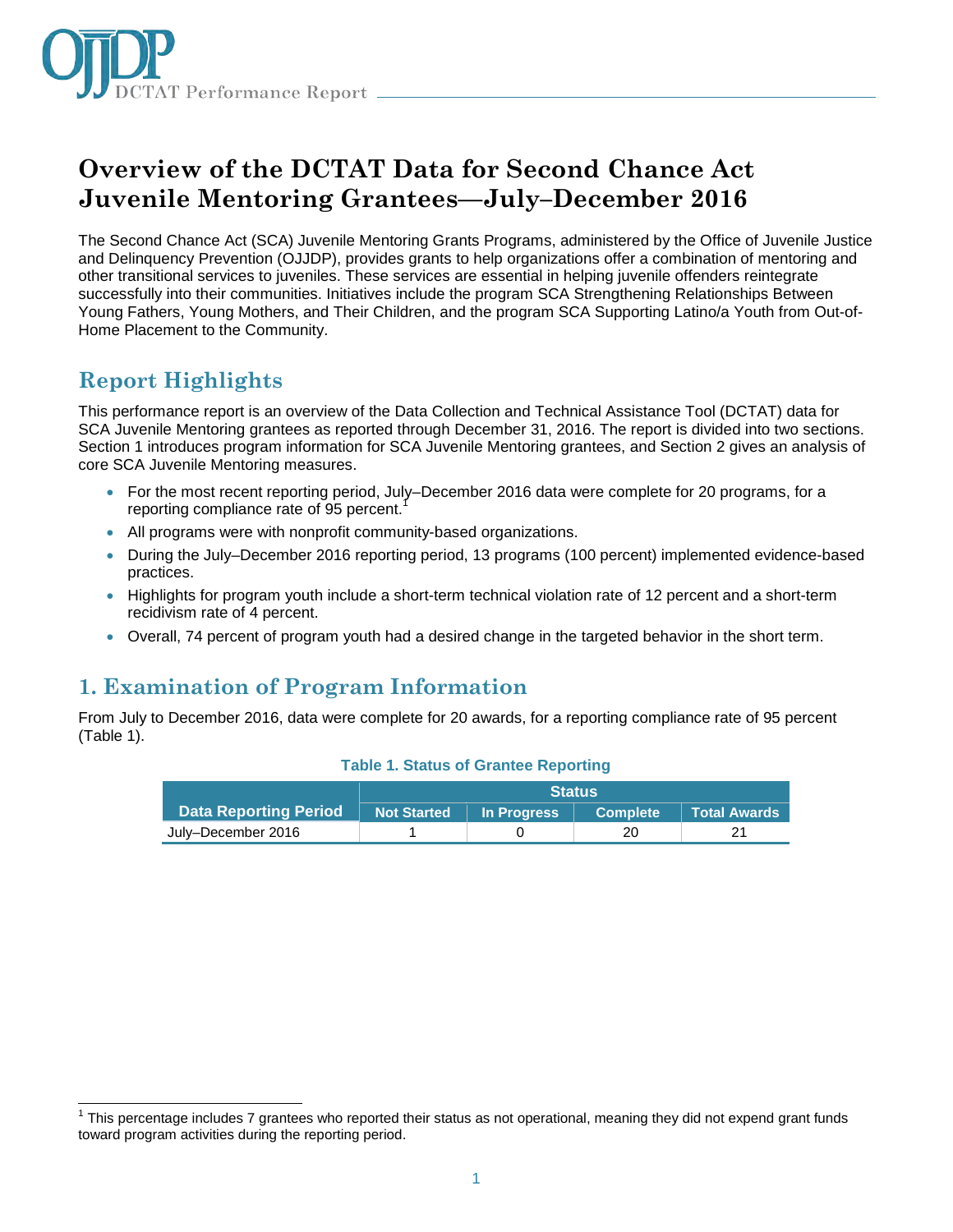Table 2 presents aggregate demographic data for July to December 2016 and the number of operational grantees serving each population. Targeted services include any approaches specifically designed to meet the needs of the intended population (e.g., gender-specific, culturally based, and developmentally appropriate services).

|                                               | <b>Grantees Serving Group During Project Period</b> |
|-----------------------------------------------|-----------------------------------------------------|
| <b>Population</b>                             | July-December 2016                                  |
| <b>Race/Ethnicity</b>                         |                                                     |
| American Indian/Alaska Native                 | 1                                                   |
| Asian                                         | $\overline{2}$                                      |
| Black/African American                        | $\overline{7}$                                      |
| Hispanic or Latino (of Any Race)              | 4                                                   |
| Native Hawaiian and Other Pacific<br>Islander | $\overline{2}$                                      |
| <b>Other Race</b>                             | 2                                                   |
| White/Caucasian                               | 5                                                   |
| Caucasian/Non-Latino                          | $\overline{4}$                                      |
| Youth Population Not Served Directly          | 6                                                   |
| <b>Justice System Status</b>                  |                                                     |
| At-Risk Population (No Prior Offense)         | 0                                                   |
| <b>First Time Offenders</b>                   | 5                                                   |
| <b>Repeat Offenders</b>                       | 7                                                   |
| Sex Offenders                                 | 0                                                   |
| <b>Status Offenders</b>                       | 3                                                   |
| <b>Violent Offenders</b>                      | 4                                                   |
| Youth Population Not Served Directly          | 6                                                   |
| <b>Gender</b>                                 |                                                     |
| Male                                          | 6                                                   |
| Female                                        | 3                                                   |
| Youth Population Not Served Directly          | 6                                                   |
| Age                                           |                                                     |
| $0 - 10$                                      | 0                                                   |
| $11 - 18$                                     | $\overline{2}$                                      |
| Over 18                                       | 6                                                   |
| Youth Population Not Served Directly          | 6                                                   |
| <b>Geographic Area</b>                        |                                                     |
| Rural                                         | $\overline{c}$                                      |
| Suburban                                      | $\overline{2}$                                      |
| Tribal                                        | 0                                                   |
| Urban                                         | 6                                                   |
| Youth Population Not Served Directly          | 6                                                   |
| <b>Other</b>                                  |                                                     |
| <b>Mental Health Services</b>                 | 3                                                   |
| <b>Substance Abuse Services</b>               | 4                                                   |
| Truant/Dropout                                | 5                                                   |

### **Table 2. Grantees Serving Target Populations**

### *1.1 Evidence-Based Programming and Funding Information*

During the July–December 2016 reporting period, 100 percent (\$5,135,550) of Federal funds were being spent by active SCA Juvenile Mentoring grantees and subgrantees who had implemented evidence-based programs and practices. Thirteen programs were implemented overall, and all SCA Juvenile Mentoring grantees and subgrantees reported offering a combination of pre- and post-release services. In addition, all programs were with nonprofit community-based organizations.

In examining SCA Juvenile Mentoring grant amounts by State or district for the most recent reporting period, based on current and active awards, Texas received the most funds. A more comprehensive comparison of Federal award amounts is shown in Table 3.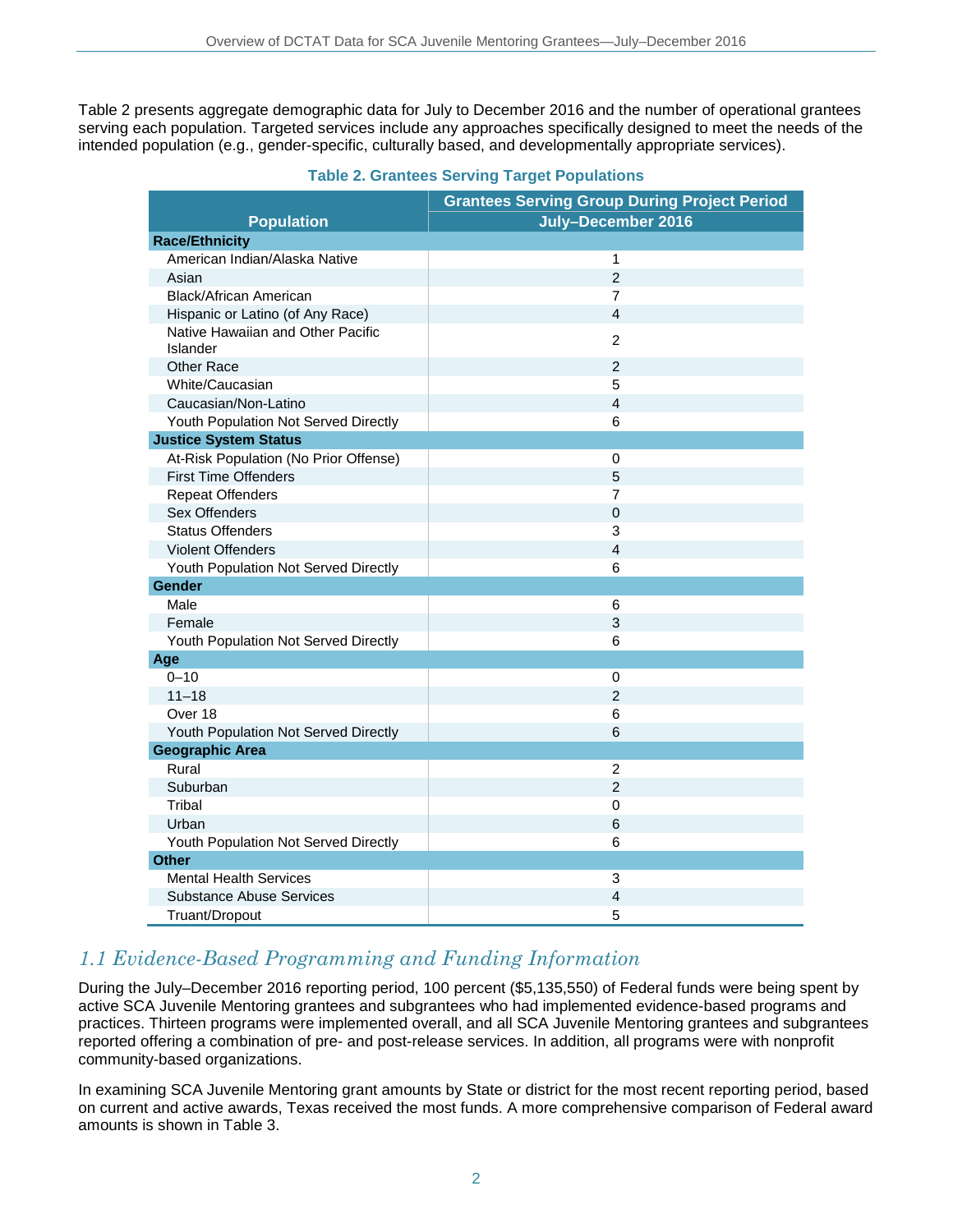| <b>Grantee State</b> | <b>Federal Award Amount (Dollars)</b> |
|----------------------|---------------------------------------|
| CA                   | \$483,333                             |
| <b>CT</b>            | 420,000                               |
| DC                   | 341,575                               |
| HI                   | 419,068                               |
| <b>KY</b>            | 420,000                               |
| MA                   | 483,333                               |
| <b>NM</b>            | 419,999                               |
| <b>NV</b>            | 483,334                               |
| <b>OR</b>            | 420,000                               |
| <b>TX</b>            | 903,333                               |
| WI                   | 341,575                               |

### **Table 3. Federal Award Amount by State or District (Dollars): July–December 2016**

# **2. Analysis of Core Measures**

The next section presents an aggregate of performance measures data (Table 4). Of the 218 youth served by SCA Juvenile Mentoring grantees, 215 youth (99 percent) were served using an evidence-based program or practice. In addition, 35 percent of eligible youth (6) exited programs after completing program requirements. Each grantee defines the requirements needed for a youth to complete each program. Sometimes a program cannot be completed in the 6 months represented by the reporting period. For example, in one program, youth have to complete 9 months of mentoring to be considered successful. If a youth exits such a program for any reason before 9 months of mentoring is complete, he or she is considered unsuccessful. The lack of a shorter-term definition for program completion therefore decreases the overall program completion rate.

Performance measures data about the program mentors were also collected. During the reporting period, 156 new program mentors were recruited. Of the 72 mentors who began training, 70 (97 percent) successfully completed it. Moreover, 88 percent of mentors reported that they learned more about their program. All 81 mentors in the program remained active during the reporting period.

Collaboration with active partners also helps mentoring programs succeed, and 6 SCA Juvenile Mentoring programs reported having such partners during the reporting period.

| <b>Performance Measure</b>                                             | <b>Youth or Mentors</b> |                                                 |                   |
|------------------------------------------------------------------------|-------------------------|-------------------------------------------------|-------------------|
| Program youth served                                                   | 218                     |                                                 |                   |
| Program youth served using an<br>evidence-based program or<br>practice | 215                     |                                                 |                   |
| Program mentors recruited                                              | 156                     |                                                 |                   |
|                                                                        |                         | <b>Completed</b>                                | <b>Percentage</b> |
| Program youth completing<br>program requirements                       | 17                      | 6                                               | 35%               |
| Mentors successfully<br>completing training                            | 72                      | 70                                              | 97                |
| Trained mentors with increased<br>knowledge of program area            | 80                      | 70                                              | 88                |
|                                                                        |                         | <b>Active Status</b>                            | <b>Percentage</b> |
| Mentor retention rate                                                  | 81 mentors              | 81 active mentors                               | 100%              |
| Mentoring programs with<br>active partners                             | 7 mentoring programs    | 6 mentoring<br>programs with<br>active partners | 86                |

#### **Table 4. Performance Measures for Program Youth Served and Exiting Programs: July–December 2016**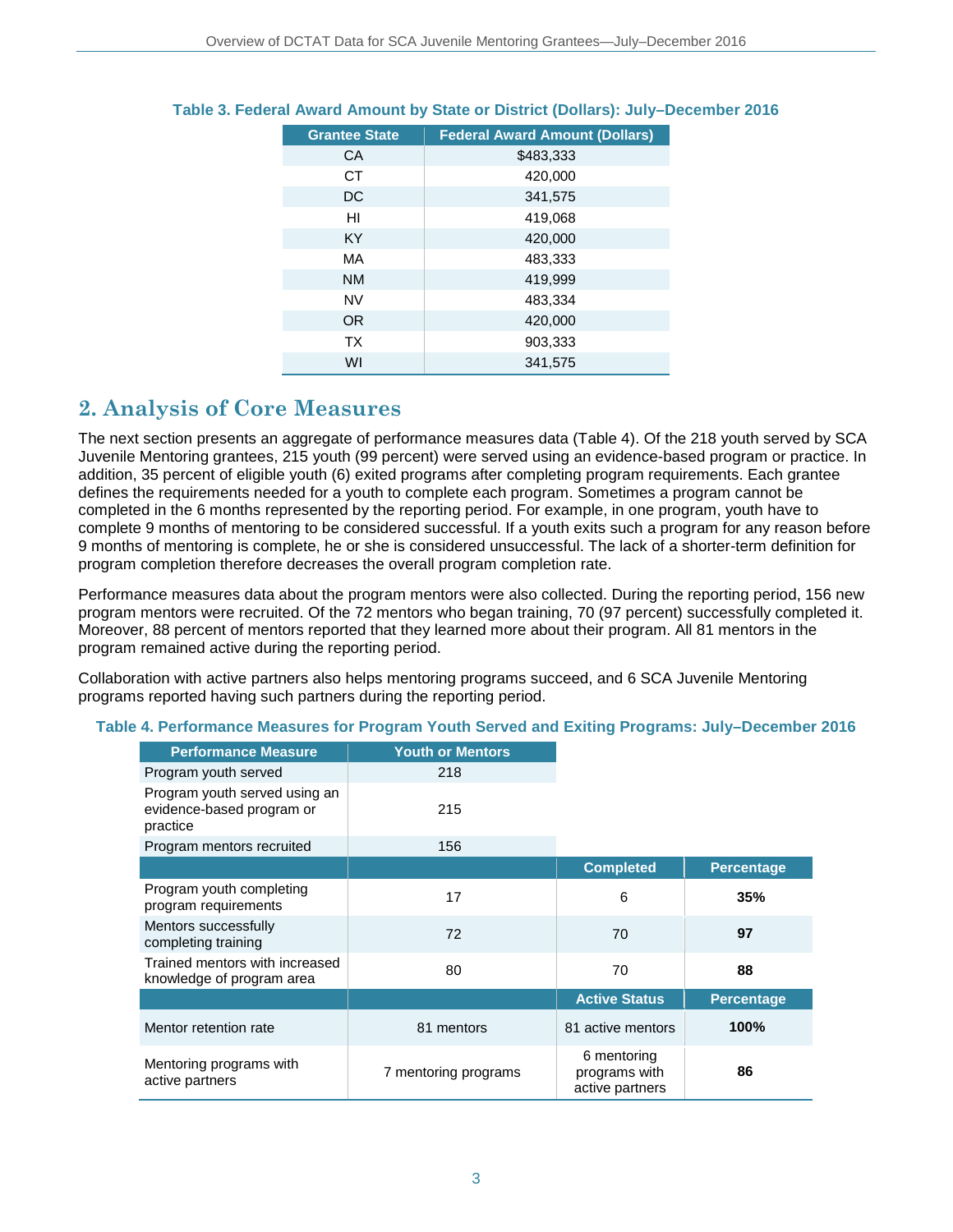The success of the SCA Juvenile Mentoring Grants Programs is largely dependent on the reoffending rates of the program youth. Technical violations and actual new adjudications are measured separately to allow for a better understanding of the population being served by the grant. As shown in Table 5, 65 youth were tracked for technical violations. Of those, 6 were committed to a juvenile residential facility, and 2 received some other sentence.

#### **Table 5. Technical Violation Measures for Program Youth Tracked: July–December 2016**

| <b>Performance Measure</b>                                 | Youth | <b>Percentage</b> |
|------------------------------------------------------------|-------|-------------------|
| Program youth tracked (short-term outcome)                 | 65    | N/A               |
| Program youth committed to a juvenile residential facility | 6     | 9%                |
| Youth sentenced to adult prison                            | 0     |                   |
| Youth who received some other sentence                     |       | 3                 |
| Total                                                      | 8/65  | 12%               |

As shown in Table 6, of the 54 program youth who were tracked for adjudications during the reporting period, 2 were sentenced to adult prison.

#### **Table 6. Recidivism Measures for Program Youth Tracked: July–December 2016**

| <b>Performance Measure</b>                                   | Youth | Percentage |
|--------------------------------------------------------------|-------|------------|
| Program youth tracked for adjudications (short-term outcome) | 54    | N/A        |
| Program youth committed to a juvenile residential facility   |       |            |
| Youth sentenced to adult prison                              | 2     | 4%         |
| Youth given some other sentence                              |       |            |
| Total                                                        | 2/54  | 4%         |

Grantees provided youth with substance-use counseling and mental-health and housing services (Figure 1). Of the 26 youth identified as needing substance-use counseling, 18 youth (69 percent) actually received this service. In addition, 18 eligible youth received mental-health services, and 8 youth successfully found housing during the reporting period. The number of youth assessed as needing services compared with the actual enrollment in the provided services could differ within the reporting cycle. Youth may have been assessed in a prior reporting period, and actual enrollment could be delayed into a future reporting period. In addition, SCA Juvenile Mentoring programs also accept referrals for participants who have been assessed from another agency. These two factors contribute to the variation in the number of participants assessed as needing various services compared with the number enrolled.



#### **Figure 1. Program Youth Needing Services Versus Those Enrolled, by Type of Service: July–December 2016**